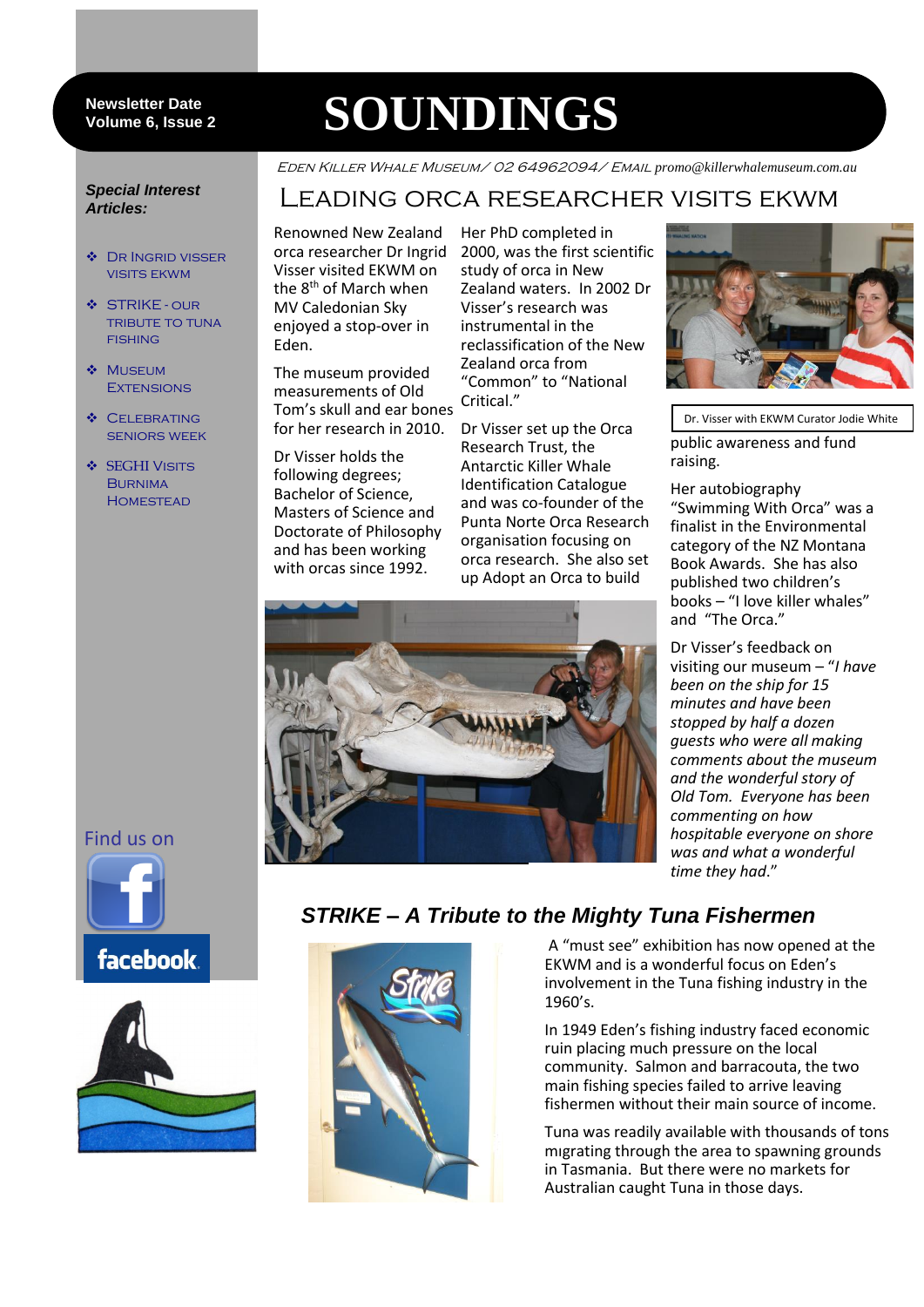## *Chasing The Tuna – STRIKE - our latest exhibition*

The American owned clipper Senibua with its own fish spotting aircraft arrived in Sydney in 1950 to set up experimental poling for tuna in our waters. The Australian fishermen decided to use this opportunity to work with experienced crews.

Armed with enthusiasm and this knowledge the tuna market was opened up for Eden fishermen.

STRIKE will take you on the journey of the evolution of equipment and methods used in tuna pole fishing. It pays tribute to the efforts of those who worked in the industry building their unique place in the history of fishing on the south coast of New South Wales. There could yet be more to come as more artifacts emerge from local collections.



Gerard (George) Harrison and Stephen (fusewire) Hughes with a yellow fin tuna.

Catch this extraordinary exhibition on show till later in the year

## *Our Extension grows*



Just like Noddy's house our extension is growing upwards as the slab for the second storey was poured with the assistance of this huge crane.

Work has commenced on the railings for the viewing deck and the compactus for the archives has been received and will soon be installed.

We can occupy the new area and reoccupy the library when some minor works have been completed and the BVSC grants its approval.

## **Celebrating Seniors Week**

Seniors week has come and gone with EKWM hosting a wellattended morning tea in conjunction with the launch of our latest exhibition STRIKE.



Over fifty people enjoyed listening to the Access Centre Singers and Kevvy Warren reciting poetry.



### 'WHAT'S ON DOWN - UNDER"

Tune in the T.V to "What's on Down-under" and catch the segment filmed at EKWM when Frankie J Holden and family visited the museum a few weeks ago to film the show. An episode well worth watching.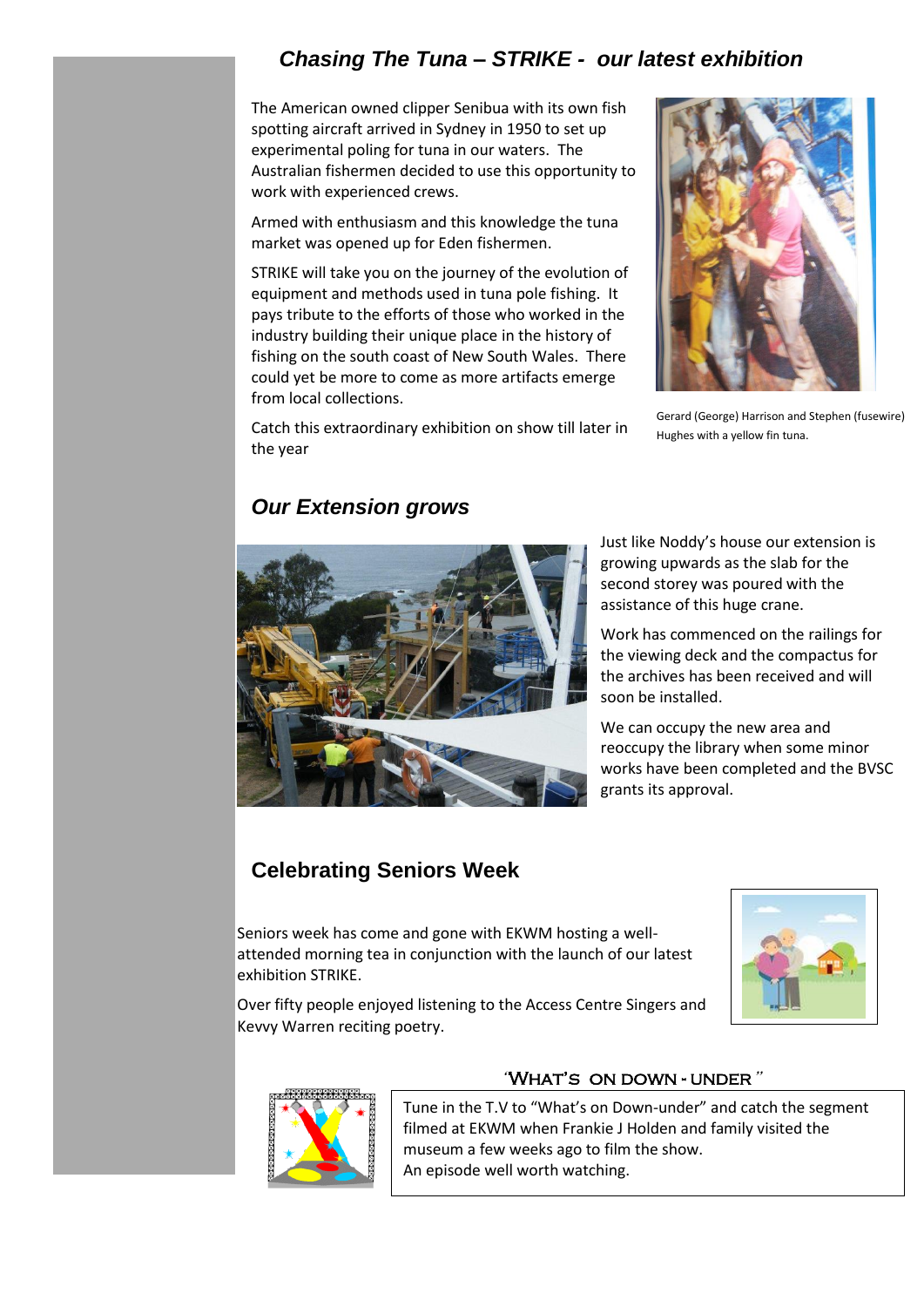#### **SOUNDINGS Page 3 of 4**

## *Assessing our Significance*

Jenny Drenkhahn, Carole Edwards and Robyn Clark, representing EKWM have attended the first workshop on Significance Assessment at Bega in March and will be heading off to Cooma for the second workshop on the  $2^{nd}$  of May. If you are a little lost and wonder what this all means they are learning how to identify and describe the significance of items in the collection, a valuable addition to the catalogue entry for future generations to refer to.

Not only does this help us understand the value of each item but also critical when applying for funding to assist with conservation and/or restoration. We appreciate their efforts.



**WELCOME TO NEW MEMBERS –** New faces are always appreciated so welcome to Rachel Rumsey who is helping out in the shop, office and guiding, David O'Connor who is also guiding and has a background in the media and Leah Gibbs who is going to also do some guiding.

# *Our Tricia a fount of information.*

How fortunate was l to tack onto a tour with one of our able guides Tricia Lamacraft!

She had a very attentive bus load of visitors and was regaling them with information about Old Tom while adding some interesting historic facts. Clearly her audience was delighted as she explained how an arthritis cure in whaling days involved being lowered into a smelly whale carcass as it rotted away. I wonder how long it took to remove that 'scent de dead whale', and the aches and pains!

It was a busy day for Tricia as yet another bus load of visitors arrived on the heels of the first group. Our guides are fascinating folk who add those little personal touches making a visit to EKWM a memorable experience.



*Tricia Lamacraft brings a story to life.*

## DON'T FORGET THE RAFFLE



A beautiful print of the Eden Wharf from a *C. Dudley Wood* painting is our raffle prize. Many thanks to Don Hay, Kel of Eden Glass and Aluminium and Tricia Lamacraft for their assistance in refurbishing the frame and glass, it looks terrific. Make sure you purchase some tickets in this raffle – all proceeds to EKWM.